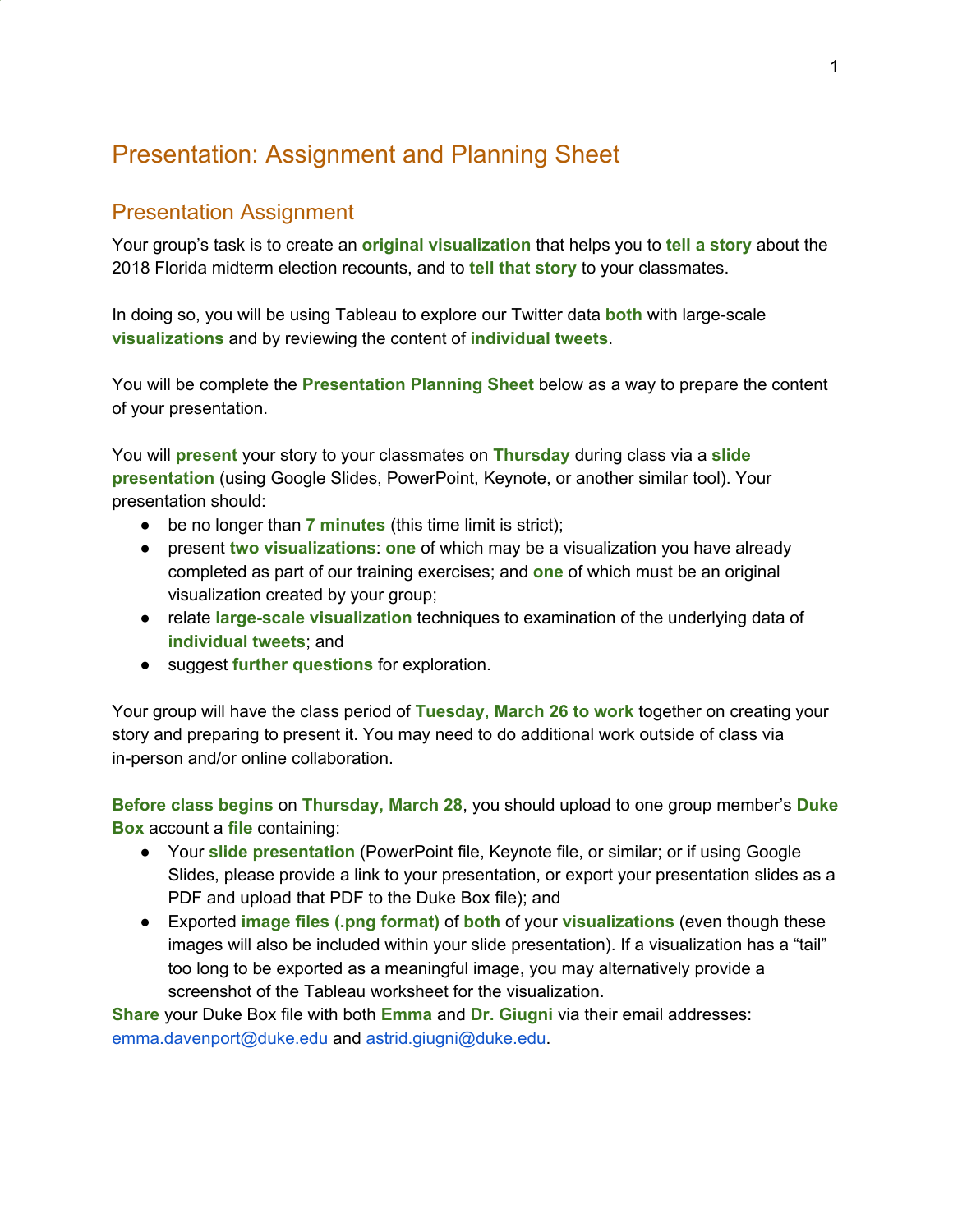### Assignment Procedure

- 1. As a group, choose **one** of the visualizations that you have already completed that you think raises further questions for exploration.
- 2. Record what **questions** this visualization raises for you, and consider how you might go about finding an answer to those questions.
- 3. Choose **one** of these questions to focus on.
- 4. Record your **hypothesis** about what the answer to this question might be.
- 5. Create an **original visualization** that you think might help you answer your question. Record your procedure for creating this visualization, including any false starts or "failed" attempts. Your **thought process** and **procedures** are far more important than the "success" of your resulting visualization.
- 6. Record your thoughts about what your new visualization **shows**. Does it answer your question? If so, was your hypothesis correct?
- 7. Explore how your new visualization might suggest a new focus for examining the underlying data (the **individual tweets** and their associated information).
- 8. Record what **further questions** your new visualization might raise.
- 9. Complete the **Presentation Planning Sheet** below.
- 10. Create your **slide presentation**.
- 11. **Practice** your presentation. **Time** it to ensure it is no longer than **7 minutes** long. Determine **who** will present **which part** of the presentation.
- 12. Make sure your **Presentation Planning Sheet** is complete and ready to be evaluated.
- 13. **Before class begins** on **Thursday, March 28**, you should upload to one group member's **Duke Box** account a **file** containing:
	- Your **slide presentation** (PowerPoint file, Keynote file, or similar; or, if using Google Slides, please provide a link to your presentation, or export your presentation slides as a PDF and upload that PDF to the Duke Box file); and
	- Exported **image files (.png format)** of **both** of your **visualizations** (even though these images will also be included within your slide presentation). If a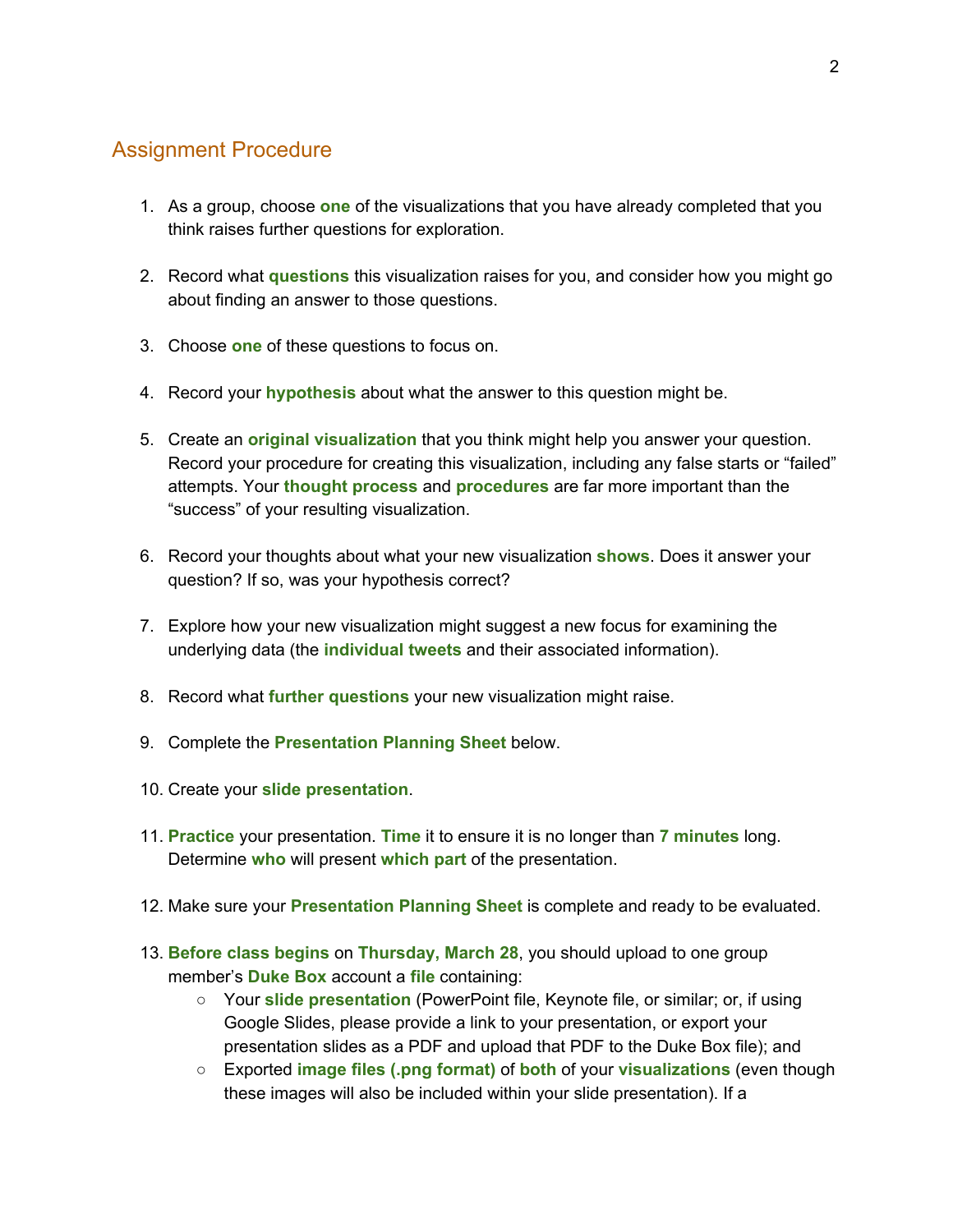visualization has a "tail" too long to be exported as a meaningful image, you may alternatively provide a screenshot of the Tableau worksheet for the visualization. **Share** your Duke Box file with both **Emma** and **Dr. Giugni** via their email addresses: [emma.davenport@duke.edu](mailto:emma.davenport@duke.edu) and [astrid.giugni@duke.edu.](mailto:astrid.giugni@duke.edu)

# Presentation Planning Sheet

### **Introduce your presentation by explaining your objective: What is the question to which you hoped to discover an answer? What did you want to discover more about?**

- *● Give the talk's objective and perhaps a hint of the conclusion right up front.*
- *● Articulate the objective on its own slide so we can't miss it.* Our question is:

Our objective is to:

#### **Walk us through your procedure:**

- *● What visualization served as your starting point? (include that visualization in your presentation)* Response:
- *● What questions does that visualization raise?* Response:
- *● What one question did you focus on trying to answer?* Response:
- *● What was your hypothesis about what the answer to your question would be?* Response:
- *● How did you go about creating your new visualization?* Response:
- *● What does your new visualization show? Does it answer your question? Was your hypothesis correct?* Response:
- *● Based on your new visualization, how would you return to a granular examination of individual tweets?* Response:
- *● What anomalies or unexplained phenomena does your new visualization show? What further questions for exploration does your new visualization raise?*